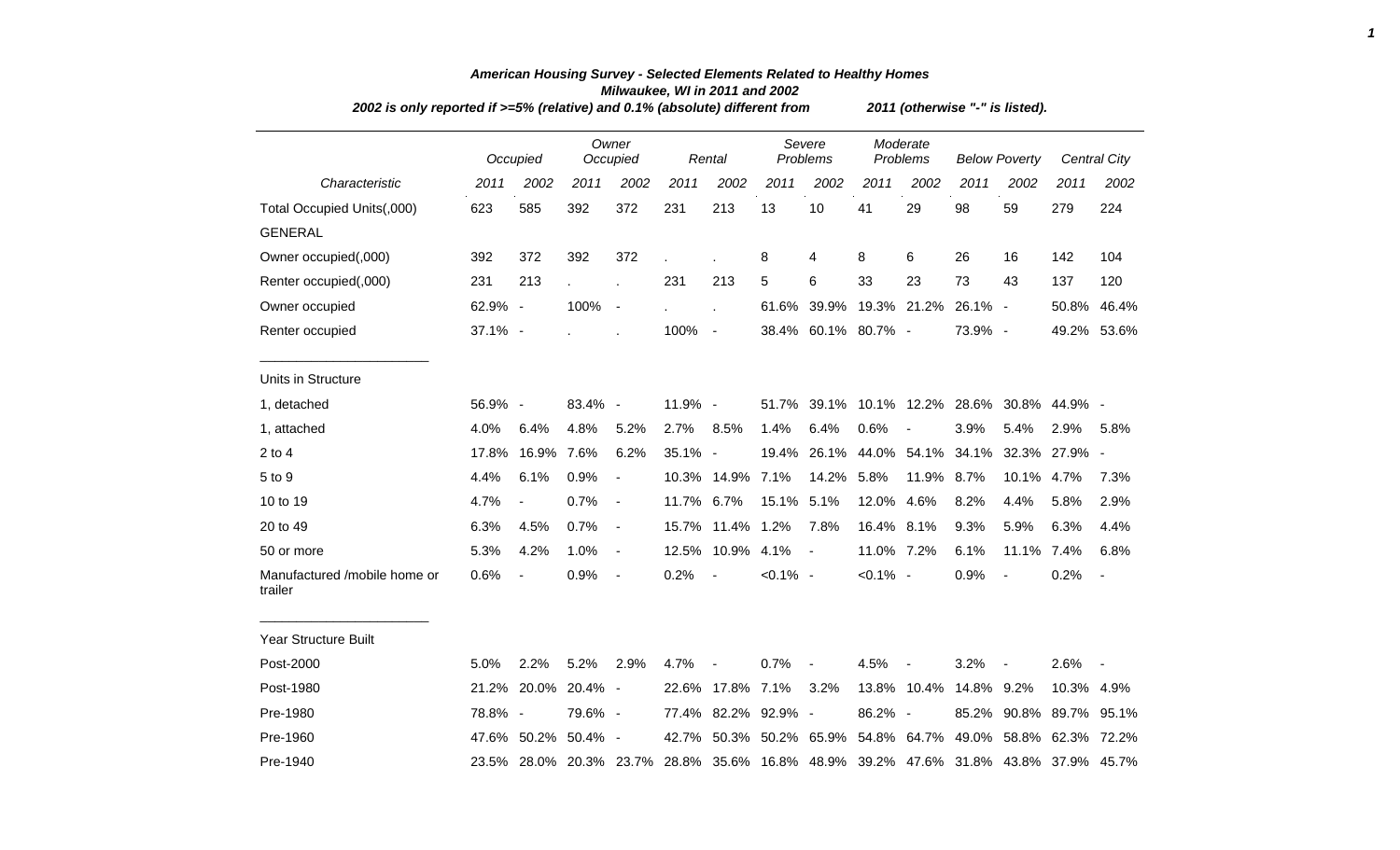|                                                        |         | Occupied                 |         | Owner<br>Occupied |                | Rental                   | Severe<br>Problems                                |                | Moderate<br>Problems |                                     | <b>Below Poverty</b> |                          |                | Central City             |
|--------------------------------------------------------|---------|--------------------------|---------|-------------------|----------------|--------------------------|---------------------------------------------------|----------------|----------------------|-------------------------------------|----------------------|--------------------------|----------------|--------------------------|
| Characteristic                                         | 2011    | 2002                     | 2011    | 2002              | 2011           | 2002                     | 2011                                              | 2002           | 2011                 | 2002                                | 2011                 | 2002                     | 2011           | 2002                     |
| Foundation (for 1-unit not<br>manufactured)            |         |                          |         |                   |                |                          |                                                   |                |                      |                                     |                      |                          |                |                          |
| 1-Unit not manufactured(,000)                          | 379     | 380                      | 346     | 338               | 34             | 43                       | $\overline{7}$                                    | 5              | 4                    | 4                                   | 32                   | 21                       | 133            | 112                      |
| With a basement under all of<br>house                  | 87.5% - |                          | 87.7% - |                   | 86.2%          | $\overline{\phantom{a}}$ | 71.2%                                             |                |                      | 78.5% 92.4% 87.5%                   | $90.6\%$ -           |                          | 93.3% -        |                          |
| With a basement under part of<br>house                 | 7.2%    | 10.3% 7.3%               |         | 10.9%             | 6.6%           | 4.9%                     | 25.7%                                             | 13.3% 7.6%     |                      | 8.1%                                | 5.6%                 | $\overline{\phantom{a}}$ | 2.4%           | 5.1%                     |
| With a crawl space                                     | 1.1%    | $\overline{\phantom{a}}$ | 1.1%    | $\blacksquare$    | 1.1%           | $\blacksquare$           | 1.9%                                              | $\blacksquare$ | $< 0.1\%$ -          |                                     | 0.3%                 | $\sim$ $-$               | 1.5%           | $\overline{\phantom{a}}$ |
| On a concrete slab                                     | 3.8%    | $\sim$                   | 3.6%    | $\blacksquare$    | 6.2%           | 8.2%                     | 1.3%                                              | $\blacksquare$ | $< 0.1\%$ 4.4%       |                                     | 3.5%                 | $\sim$                   | 2.9%           | $\blacksquare$           |
| In some other way                                      | 0.3%    | $\sim$                   | 0.3%    | $\blacksquare$    | $< 0.1\%$ 1.4% |                          | $< 0.1\%$ -                                       |                | $< 0.1\%$ -          |                                     | $< 0.1\%$ -          |                          | $< 0.1\%$ 0.3% |                          |
| <b>External Building Conditions (non</b>               |         |                          |         |                   |                |                          |                                                   |                |                      |                                     |                      |                          |                |                          |
| multiunit)                                             |         |                          |         |                   |                |                          |                                                   |                |                      |                                     |                      |                          |                |                          |
| Sagging roof                                           | 1.0%    | $\sim$                   | 1.0%    | $\blacksquare$    | 0.8%           | $\overline{\phantom{a}}$ | 3.5%                                              | 9.3%           | 8.1%                 | 16.2%                               | $1.0\%$              | $\blacksquare$           | 1.5%           | $\overline{\phantom{a}}$ |
| Missing roofing material                               | 2.4%    | $\overline{\phantom{a}}$ | 2.2%    | $\blacksquare$    | 3.8%           | 6.7%                     | 4.9%                                              | 14.5%          | 16.5%                | 33.9% 2.9%                          |                      | 8.4%                     | 3.8%           | 5.6%                     |
| Hole in roof                                           | 0.5%    | $\sim$                   | 0.3%    | $\blacksquare$    | 2.3%           | $\blacksquare$           | 2.1%                                              | 7.6%           | 6.6%                 | 19.5%                               | 1.5%                 | 5.2%                     | 1.1%           | $\overline{a}$           |
| Missing bricks, siding, other<br>outside wall material | 1.2%    | $\sim$                   | 0.7%    | $\blacksquare$    | 5.6%           | 8.2%                     | 1.3%                                              | 11.9%          | 10.3% -              |                                     | 5.0%                 | 6.8%                     | 2.0%           | 5.7%                     |
| Sloping outside walls                                  | 0.6%    | $\sim$                   | 0.5%    | $\blacksquare$    | 1.9%           | $\overline{\phantom{a}}$ | 2.1%                                              | 9.3%           | 8.5%                 | $< 0.1\%$ 2.4%                      |                      | $\sim$                   | 1.3%           | $\overline{\phantom{a}}$ |
| Boarded up windows                                     | 0.5%    | $\sim$                   | 0.4%    | $\blacksquare$    | 1.9%           | $\blacksquare$           | $< 0.1\%$                                         | $\blacksquare$ | 6.5%                 | 6.0%                                | 1.5%                 | $\blacksquare$           | 1.3%           |                          |
| <b>Broken windows</b>                                  | 3.1%    | $\overline{\phantom{a}}$ | 2.8%    | $\blacksquare$    | 6.6%           | 7.5%                     | 4.8%                                              |                | 15.7% 21.1%          | 19.7%                               | 6.5%                 | 9.1%                     | 7.3%           | $\overline{\phantom{a}}$ |
| Bars on windows                                        | 2.6%    | $\sim$                   | 2.2%    | $\blacksquare$    | 7.0%           | 2.6%                     | $<0.1\%$ 8.1%                                     |                | 2.2%                 | 6.1%                                | 7.0%                 | 3.4%                     | 6.8%           | $\overline{\phantom{a}}$ |
| Foundation crumbling or has open 5.1%<br>crack or hole |         | 3.9%                     | 4.4%    | $\overline{a}$    | 12.2%          | 7.1%                     |                                                   |                |                      | 10.8% < 0.1% 25.4% 27.6% 13.7% 8.5% |                      |                          | 9.4%           | 6.5%                     |
| None of the above                                      |         | 87.0% 82.5%              |         | 88.8% 83.7%       |                |                          | 67.9% 72.6% 85.1% 53.7% 56.0% 27.6% 67.2% -       |                |                      |                                     |                      |                          |                | 75.9% 72.1%              |
| None of the above(excluding<br>bars)                   | 87.9% - |                          | 89.7% - |                   | 69.2%          |                          | 73.8% 85.1% 61.5% 56.0% 27.6% 68.5% 72.0% 77.8% - |                |                      |                                     |                      |                          |                |                          |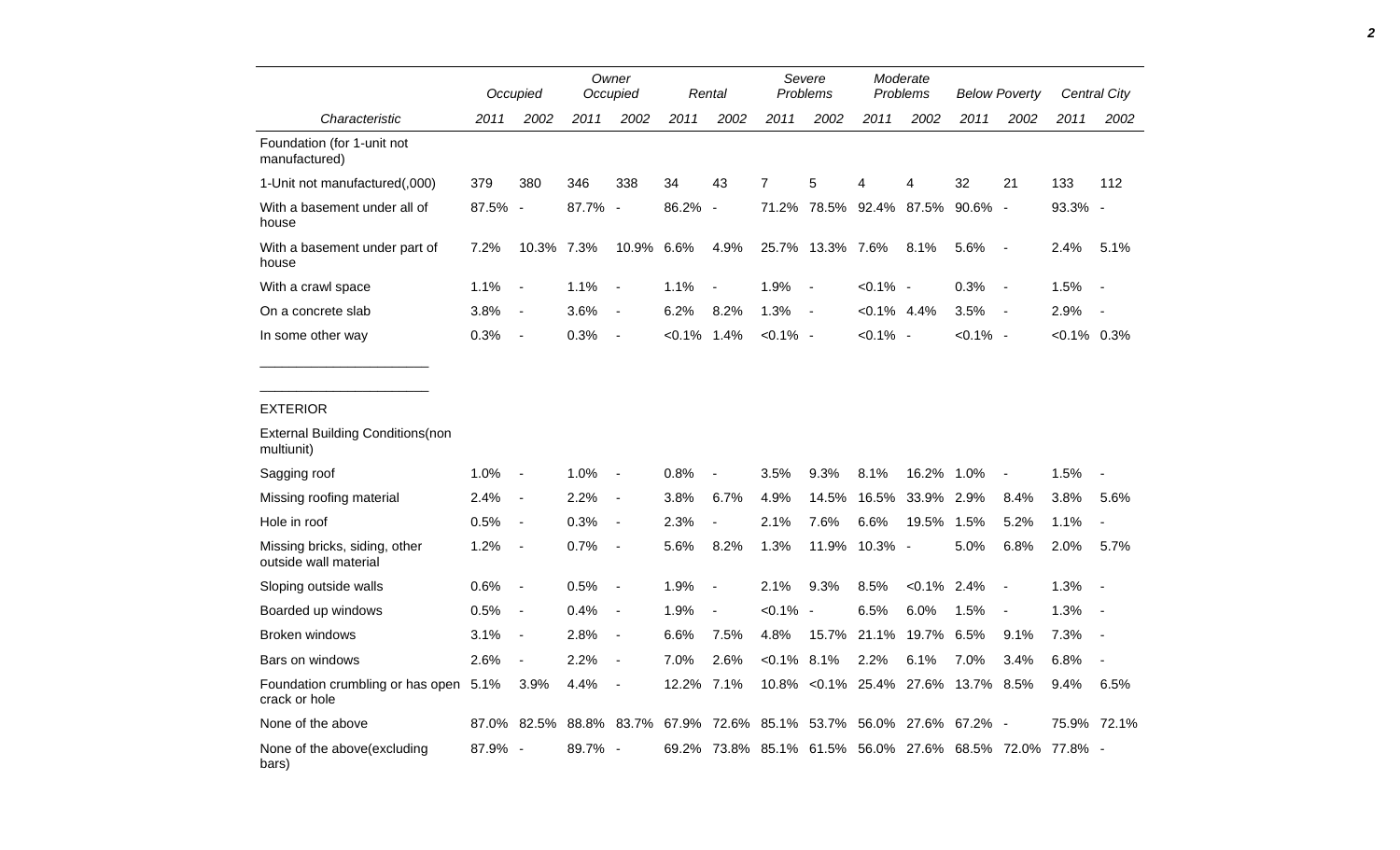|                                         |         | Occupied                 |       | Owner<br>Occupied        |            | Rental                   |       | Severe<br>Problems |       | Moderate<br>Problems     |                                                 | <b>Below Poverty</b>     |      | <b>Central City</b>      |
|-----------------------------------------|---------|--------------------------|-------|--------------------------|------------|--------------------------|-------|--------------------|-------|--------------------------|-------------------------------------------------|--------------------------|------|--------------------------|
| Characteristic                          | 2011    | 2002                     | 2011  | 2002                     | 2011       | 2002                     | 2011  | 2002               | 2011  | 2002                     | 2011                                            | 2002                     | 2011 | 2002                     |
| Water Leakage During Last 12<br>Months  |         |                          |       |                          |            |                          |       |                    |       |                          |                                                 |                          |      |                          |
| With leakage from outside<br>structure  | 12.2% - |                          | 13.0% | 13.7%                    | 10.8% 9.8% |                          |       |                    |       |                          | 22.9% 21.4% 20.3% 21.8% 15.5% 12.7% 15.1% 13.3% |                          |      |                          |
| Roof                                    | 3.8%    | 5.3%                     | 3.6%  | 5.5%                     | 4.1%       | $\overline{\phantom{a}}$ | 5.3%  | 10.5%              | 9.5%  | 15.2%                    | 4.3%                                            | 6.8%                     | 4.0% | 6.2%                     |
| <b>Basement leak</b>                    | 6.3%    | 6.6%                     | 7.7%  | 8.4%                     | 3.8%       | $\blacksquare$           | 18.7% | 11.5%              | 7.2%  | 8.1%                     | 6.4%                                            | 5.4%                     | 8.9% | 6.7%                     |
| Walls, closed windows, or doors<br>leak | 2.0%    |                          | 1.6%  |                          | 2.7%       | $\blacksquare$           | 2.0%  | 6.1%               | 7.2%  | 2.5%                     | 5.5%                                            | 3.3%                     | 2.0% | $\overline{\phantom{a}}$ |
| Other or Unknown exterior Leak          | 1.2%    | $\blacksquare$           | 1.1%  | $\overline{\phantom{a}}$ | 1.3%       | $\overline{\phantom{a}}$ | 1.6%  | $\blacksquare$     | 0.7%  | $\overline{\phantom{a}}$ | 0.9%                                            | $\overline{\phantom{a}}$ | 1.9% | $\blacksquare$           |
|                                         |         |                          |       |                          |            |                          |       |                    |       |                          |                                                 |                          |      |                          |
| <b>INTERIOR</b>                         |         |                          |       |                          |            |                          |       |                    |       |                          |                                                 |                          |      |                          |
| Damage                                  |         |                          |       |                          |            |                          |       |                    |       |                          |                                                 |                          |      |                          |
| Holes in floors                         | 0.8%    |                          | 0.6%  |                          | 1.0%       |                          | 1.3%  | 6.4%               | 7.5%  | 4.6%                     | 1.7%                                            |                          | 0.7% |                          |
| Open cracks or holes                    | 5.2%    | 4.9%                     | 3.5%  | $\overline{\phantom{a}}$ | 8.2%       | 6.8%                     | 16.1% | 10.7%              | 21.7% | 23.5%                    | 9.1%                                            | 7.4%                     | 8.4% | 6.8%                     |
| Broken plaster or peeling paint         | 2.2%    |                          | 1.5%  | $\blacksquare$           | 3.4%       |                          | 5.1%  | 8.6%               |       | 12.9% 15.1% 3.0%         |                                                 | $\blacksquare$           | 4.0% | $\overline{\phantom{a}}$ |
| Water Leakage During Last 12<br>Months  |         |                          |       |                          |            |                          |       |                    |       |                          |                                                 |                          |      |                          |
| With leakage from inside structure 7.8% |         | $\blacksquare$           | 6.1%  | $\blacksquare$           | 10.7% -    |                          | 28.4% |                    |       |                          | 16.5% 26.9% 23.3% 12.1% 8.4%                    |                          | 9.0% | 9.9%                     |
| Fixtures backed up or overflowed        | 1.3%    | $\blacksquare$           | 1.0%  | $\blacksquare$           | 1.8%       | $\overline{\phantom{a}}$ | 3.8%  | 6.8%               | 7.8%  | 11.0%                    | 1.6%                                            | $\blacksquare$           | 1.6% | $\overline{\phantom{a}}$ |
| Pipes leaked                            | 3.7%    | $\blacksquare$           | 2.3%  | $\blacksquare$           | 6.2%       | 5.3%                     | 13.9% | 8.1%               | 16.3% | 14.2%                    | 6.2%                                            | 5.3%                     | 5.5% | 4.1%                     |
| Broken water heater                     | 0.9%    | $\overline{\phantom{a}}$ | 1.3%  | $\blacksquare$           | 0.1%       | $\overline{\phantom{a}}$ | 1.5%  |                    | 0.2%  |                          | 2.1%                                            | $\blacksquare$           | 0.2% |                          |
| Other or Unknown                        | 2.1%    |                          | 1.7%  |                          | 2.8%       |                          | 14.9% | 3.0%               | 3.4%  | 5.0%                     | 2.6%                                            |                          | 2.0% |                          |

Rodents

Signs of rats in last 3 mon.  $0.3\%$  -  $\lt 0.1\%$  - 0.9% -  $\lt 0.1\%$  - 1.0% - 1.8% - 0.7% -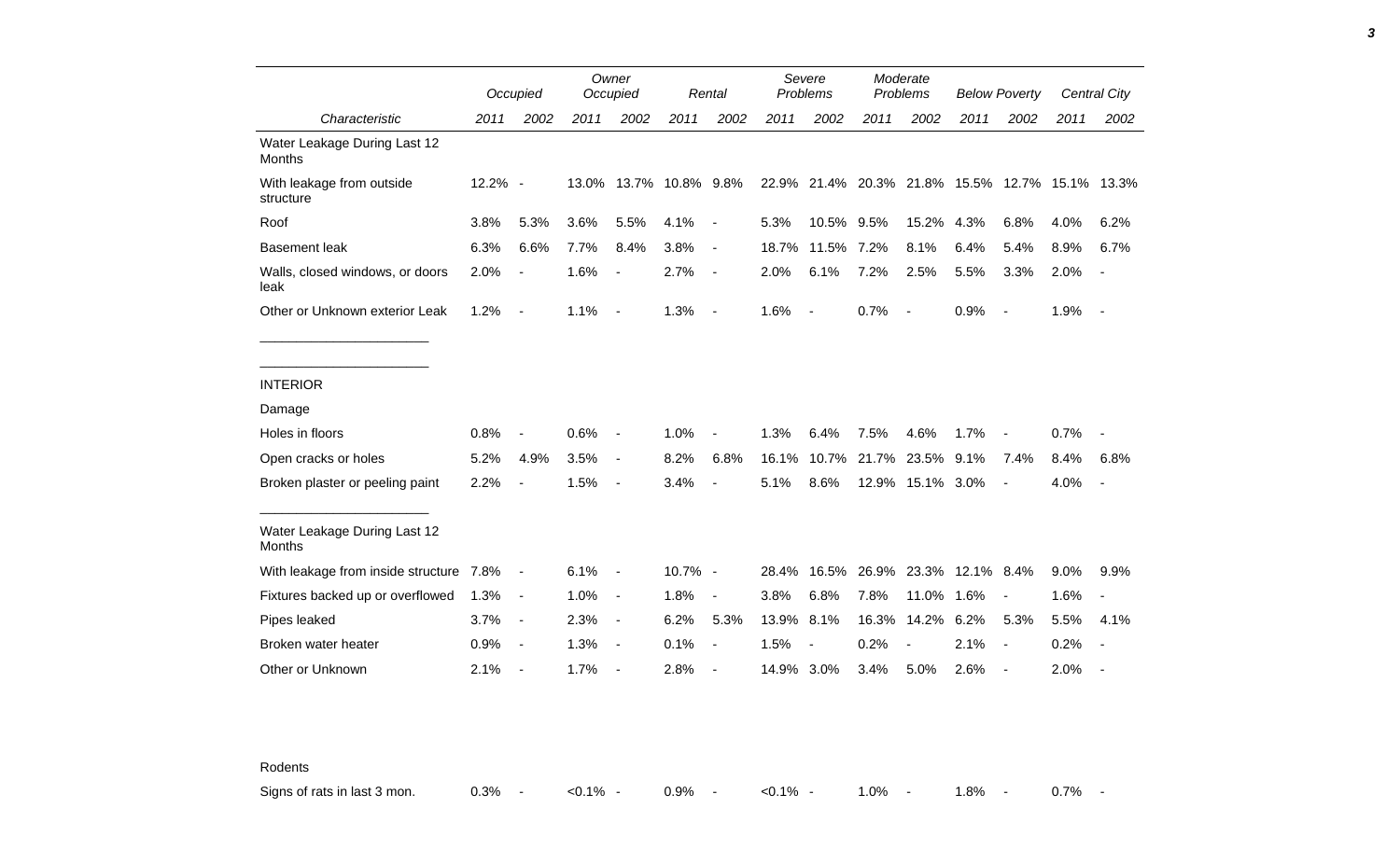|                                                           |             | Occupied                 |             | Owner<br>Occupied        |             | Rental                   |                | Severe<br>Problems       | Moderate<br>Problems |                          | <b>Below Poverty</b> |                          |             | Central City             |
|-----------------------------------------------------------|-------------|--------------------------|-------------|--------------------------|-------------|--------------------------|----------------|--------------------------|----------------------|--------------------------|----------------------|--------------------------|-------------|--------------------------|
| Characteristic                                            | 2011        | 2002                     | 2011        | 2002                     | 2011        | 2002                     | 2011           | 2002                     | 2011                 | 2002                     | 2011                 | 2002                     | 2011        | 2002                     |
| Signs of mice in last 3 mon.                              | 10.7%       | 6.7%                     | 11.4%       | 6.7%                     | 9.4%        | 6.7%                     | 26.2%          | 4.3%                     | 20.7%                | 12.0%                    | 9.1%                 | 9.8%                     | 10.2% 7.6%  |                          |
| Signs of rodents, not sure which<br>kind in last 3 mon.   | 0.1%        | $\overline{\phantom{a}}$ | 0.1%        | $\blacksquare$           | 0.1%        | $\overline{\phantom{a}}$ | $< 0.1\%$ 2.4% |                          | $< 0.1\%$ 2.6%       |                          | 0.1%                 | $\sim$                   | 0.1%        | $\sim$                   |
| Electrical                                                |             |                          |             |                          |             |                          |                |                          |                      |                          |                      |                          |             |                          |
| No electrical wiring                                      | $< 0.1\%$ - |                          | $< 0.1\%$ - |                          | $< 0.1\%$ - |                          | $< 0.1\%$ -    |                          | $< 0.1\%$ -          |                          | $< 0.1\%$ -          |                          | $< 0.1\%$ - |                          |
| Exposed wiring                                            | 1.1%        | $\overline{\phantom{a}}$ | 0.5%        | $\overline{\phantom{a}}$ | 2.0%        | $\overline{\phantom{a}}$ | 2.2%           | $\overline{\phantom{a}}$ | 2.2%                 | $\overline{\phantom{a}}$ | 3.3%                 | $\sim$                   | 1.7%        | $\sim$                   |
| Rooms without electric outlets                            | 1.1%        | $\blacksquare$           | 0.8%        | $\blacksquare$           | 1.6%        | $\overline{\phantom{a}}$ | 3.1%           | $\overline{\phantom{a}}$ | 3.1%                 | $\overline{\phantom{a}}$ | 2.4%                 | $\sim$                   | 1.4%        | $\sim$                   |
| Fuses/breakers blown in last 3<br>mon.                    | 12.5% -     |                          |             | 11.9% 13.1% 13.7% -      |             |                          | 19.0%          | 26.7%                    |                      |                          | 27.4% 18.8% 16.4% -  |                          | 15.8% -     |                          |
| Sanitation                                                |             |                          |             |                          |             |                          |                |                          |                      |                          |                      |                          |             |                          |
| Lacking complete kitchen facilities                       | 5.8%        | 4.1%                     | 1.6%        | $\blacksquare$           | 12.8%       | 9.4%                     | 7.1%           |                          | 15.3% 86.0% 76.0%    |                          | 7.3%                 | 9.3%                     | 8.0%        | 5.8%                     |
| Lacking some or all plumbing<br>facilities                | 1.7%        |                          | 1.9%        | $\blacksquare$           | 1.2%        | $\overline{a}$           |                |                          | 77.9% 70.4% < 0.1% - |                          | 1.1%                 |                          | 1.6%        | $\overline{\phantom{a}}$ |
| Water not safe to drink                                   | 7.5%        | 9.4%                     | 5.5%        | 7.7%                     | 10.7%       | 12.2%                    | 16.2%          | 13.2%                    | 17.1%                | 12.8%                    |                      | 11.3% 14.4%              | 11.3% 14.8% |                          |
| Water stoppage in last 3 mon.                             | 2.5%        | $\blacksquare$           | 1.7%        | $\blacksquare$           | 3.9%        | $\overline{\phantom{a}}$ | 11.6%          | 3.2%                     | 8.7%                 | 3.4%                     | 2.6%                 | $\overline{\phantom{a}}$ | 2.9%        |                          |
| No flush toilets working some time 1.1%<br>in last 3 mon. |             | $\blacksquare$           | 0.5%        | $\blacksquare$           | 2.2%        | $\blacksquare$           | 0.7%           | $\overline{\phantom{a}}$ | 5.3%                 | 6.1%                     | 3.8%                 | $\sim$                   | 1.9%        | $\sim$                   |
| With sewage disposal<br>breakdowns in last 3 mon.         | 1.2%        | $\overline{\phantom{a}}$ | 1.0%        | $\blacksquare$           | 1.5%        | $\overline{\phantom{a}}$ | 1.7%           | $\overline{\phantom{a}}$ | 5.8%                 | 2.5%                     | 1.1%                 | $\sim$                   | 1.5%        | $\sim$                   |
| Septic tank, cesspool, chemical<br>toilet                 | 6.8%        | 9.8%                     |             | 10.3% 14.2% 0.8%         |             | $\blacksquare$           | 12.5% 5.5%     |                          | 1.0%                 | $\overline{\phantom{a}}$ | 3.2%                 | $\sim$                   | 0.6%        | $\sim$                   |
| With septic tank or cesspool<br>breakdowns in last 3 mon. | $< 0.1\%$ - |                          | 0.1%        |                          | $< 0.1\%$ - |                          | $< 0.1\%$ -    |                          | $< 0.1\%$ -          |                          | $< 0.1\%$ -          |                          | $< 0.1\%$ - |                          |

*4*

HEATING/FUEL

Main Heating Equipment

Warm-air furnace **78.2% - 86.6% - 64.1% - 76.1% 63.8% 53.5% 63.2% 67.5% - 72.9% -**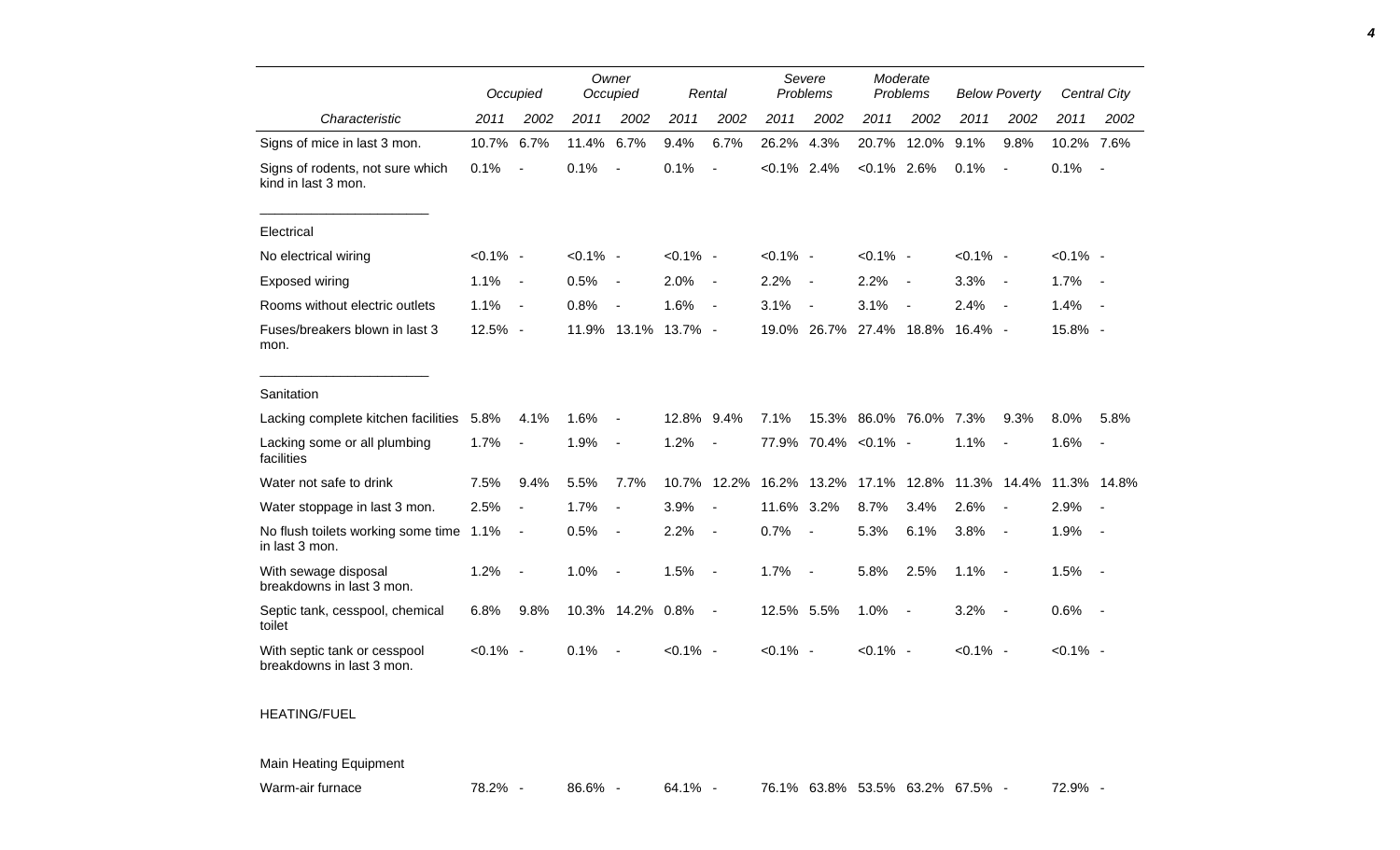|                                                         |             | Occupied       |             | Owner<br>Occupied        |             | Rental                   |                | Severe<br>Problems            |                | Moderate<br>Problems     |                | <b>Below Poverty</b>     |                         | Central City             |
|---------------------------------------------------------|-------------|----------------|-------------|--------------------------|-------------|--------------------------|----------------|-------------------------------|----------------|--------------------------|----------------|--------------------------|-------------------------|--------------------------|
| Characteristic                                          | 2011        | 2002           | 2011        | 2002                     | 2011        | 2002                     | 2011           | 2002                          | 2011           | 2002                     | 2011           | 2002                     | 2011                    | 2002                     |
| Steam or hot water system                               | 12.0%       | 14.2%          | 8.6%        | 9.2%                     | 17.9%       | 22.9%                    | 6.4%           | 30.5%                         | 19.7%          | 29.7%                    | 21.6% -        |                          | 16.5%                   | 20.0%                    |
| Electric heat pump                                      | 0.5%        |                | 0.5%        | $\blacksquare$           | 0.5%        | $\overline{\phantom{a}}$ | 0.7%           | $\blacksquare$                | 3.3%           | $\overline{\phantom{a}}$ | 0.5%           | $\overline{\phantom{a}}$ | 0.7%                    | $\overline{\phantom{a}}$ |
| Built-in electric units                                 | 7.3%        | 4.4%           | 2.4%        | $\overline{\phantom{a}}$ | 15.7%       | 8.7%                     | 5.8%           | 2.6%                          | 22.6%          | 4.9%                     | 8.9%           | 6.8%                     | 7.5%                    | 2.5%                     |
| Floor, wall, or other built-in hot air<br>without ducts | 1.4%        | $\blacksquare$ | 1.3%        | $\overline{\phantom{a}}$ | 1.6%        | $\overline{\phantom{a}}$ | 11.1% 1.3%     |                               | 0.6%           | $\overline{\phantom{a}}$ | 1.3%           | $\overline{a}$           | 1.7%                    | $\blacksquare$           |
| Room heaters with flue                                  | 0.1%        | $\blacksquare$ | 0.1%        | $\overline{\phantom{a}}$ | 0.1%        | $\overline{\phantom{a}}$ | $< 0.1\%$ -    |                               | $< 0.1\%$ 1.7% |                          | $< 0.1\%$ 1.2% |                          | $< 0.1\%$ -             |                          |
| Portable electric heaters                               | 0.3%        | $\blacksquare$ | 0.4%        | $\blacksquare$           | 0.1%        | $\overline{\phantom{a}}$ | $< 0.1\%$ 1.8% |                               | 0.2%           | $\overline{\phantom{a}}$ | 0.1%           | $\blacksquare$           | 0.6%                    | $\sim$                   |
| <b>Stoves</b>                                           | $< 0.1\%$ - |                | $< 0.1\%$ - |                          | $< 0.1\%$ - |                          | $< 0.1\%$ -    |                               | $< 0.1\%$ -    |                          | $< 0.1\%$ -    |                          | $< 0.1\%$ -             |                          |
| Other                                                   | $< 0.1\%$ - |                | $< 0.1\%$ - |                          | 0.1%        | $\overline{\phantom{a}}$ | $< 0.1\%$ -    |                               | $< 0.1\%$ -    |                          | $< 0.1\%$ -    |                          | $< 0.1\%$ -             |                          |
| Water Heating Fuel                                      |             |                |             |                          |             |                          |                |                               |                |                          |                |                          |                         |                          |
| Electricity                                             | 21.6%       | 20.5%          |             | 17.7% 18.6%              |             | 28.3% 23.8%              | 33.6% 8.4%     |                               | 27.2%          | 15.6%                    | 15.2% 19.5%    |                          |                         | 16.5% 12.4%              |
| Gas, LP/bottled gas                                     | 77.9% -     |                | $82.1\%$ -  |                          | 70.8%       | $\sim$                   |                | 66.4% 91.6%                   |                | 71.8% 81.0%              | 83.1% -        |                          | 83.3% -                 |                          |
| Fuel oil                                                | 0.1%        | $\blacksquare$ | 0.1%        | $\overline{\phantom{a}}$ | 0.1%        | $\overline{\phantom{a}}$ | $< 0.1\%$ -    |                               | 0.6%           | $\overline{\phantom{a}}$ | $<0.1\%$ 0.6%  |                          | 0.1%                    | $\blacksquare$           |
| Other                                                   | 0.3%        | $\blacksquare$ | $< 0.1\%$ - |                          | 0.8%        | $\overline{\phantom{a}}$ | $< 0.1\%$ -    |                               | 0.4%           | $\blacksquare$           | 1.6%           | $\overline{\phantom{a}}$ | 0.1%                    | $\overline{\phantom{a}}$ |
| Clothes Dryer(,000)                                     | 462         | 469            | 377         | 360                      | 85          | 110                      | 9              | 6                             | 15             | 15                       | 40             | 32                       | 173                     | 153                      |
| Have Clothes Dryer                                      | 74.1%       | 80.2%          | 96.1%       | $\overline{\phantom{a}}$ | 36.6%       | 51.4%                    | 68.7%          | 63.4%                         | 37.4%          | 49.4%                    | 40.8%          | 54.4%                    | 61.9%                   | 68.4%                    |
| Electricity                                             | 61.5%       | 55.2%          | 58.0%       | 53.1%                    | 76.9%       |                          |                | 62.5% 50.4% 53.3% 59.1% 45.6% |                |                          | 69.4%          | 50.0%                    | 56.5% 41.2%             |                          |
| Gas, LP gas (liquid propane)                            | 38.5%       | 44.6%          | 42.0%       | 46.8%                    | 23.1%       | 37.4%                    |                | 49.6% 46.7%                   |                | 40.9% 54.4%              |                | 30.6% 50.0%              |                         | 43.5% 58.5%              |
| Other                                                   | $< 0.1\%$ - |                | $< 0.1\%$ - |                          | $< 0.1\%$ - |                          | $< 0.1\%$ -    |                               | $< 0.1\%$ -    |                          | $< 0.1\%$ -    |                          | $< 0.1\%$ -             |                          |
| <b>Heating Problems</b>                                 |             |                |             |                          |             |                          |                |                               |                |                          |                |                          |                         |                          |
| Uncomfortably cold for 24 hours<br>or more last winter  | 8.8%        | 7.7%           | 5.7%        | 5.1%                     | 15.2%       |                          |                | 13.0% 26.9% 32.9% 19.7% -     |                |                          |                |                          | 19.0% 14.1% 13.2% 11.4% |                          |
| Heating equipment breakdowns                            | 3.2%        | $\blacksquare$ | 2.8%        | $\blacksquare$           | 3.8%        |                          | 23.6%          | 29.4%                         | $6.0\%$        | 6.7%                     | 2.8%           | 5.8%                     | 4.2%                    |                          |
| Other causes                                            | 4.9%        |                | 2.9%        |                          | 8.3%        | 7.2%                     | 4.7%           | 7.3%                          | 10.7%          | 10.1%                    | 12.4%          | 6.8%                     | 7.2%                    | 6.6%                     |
| Utility interruption                                    | 0.4%        |                | 0.3%        | $\blacksquare$           | 0.7%        | $\sim$                   | 0.7%           | $\blacksquare$                | 0.4%           |                          | 1.5%           | $\sim$                   | 0.2%                    | $\overline{\phantom{a}}$ |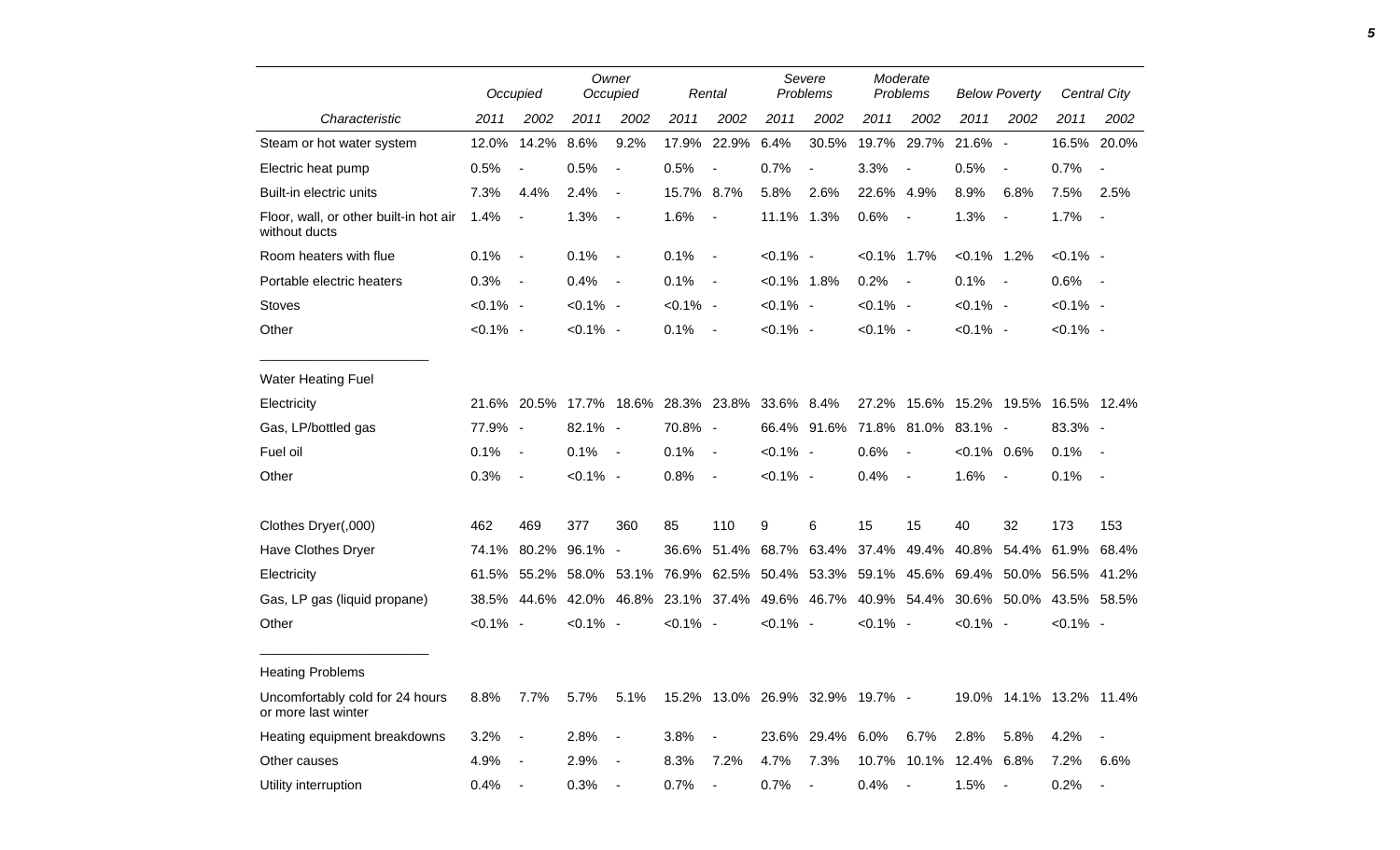|                                        |             | Occupied                     |             | Owner<br>Occupied            |             | Rental                   |                | Severe<br>Problems       |               | Moderate<br>Problems     |                | <b>Below Poverty</b>     |             | Central City             |
|----------------------------------------|-------------|------------------------------|-------------|------------------------------|-------------|--------------------------|----------------|--------------------------|---------------|--------------------------|----------------|--------------------------|-------------|--------------------------|
| Characteristic                         | 2011        | 2002                         | 2011        | 2002                         | 2011        | 2002                     | 2011           | 2002                     | 2011          | 2002                     | 2011           | 2002                     | 2011        | 2002                     |
| Inadequate heating capacity            | 0.8%        | $\blacksquare$               | 0.3%        | $\overline{\phantom{a}}$     | 1.8%        | $\overline{\phantom{a}}$ | 1.1%           | 5.7%                     | 6.0%          | 4.4%                     | 1.4%           | $\overline{\phantom{a}}$ | 1.6%        | $\overline{\phantom{a}}$ |
| Inadequate insulation                  | 1.6%        | $\overline{\phantom{a}}$     | 0.5%        | $\blacksquare$               | 3.5%        | $\overline{\phantom{a}}$ | 1.1%           | $\blacksquare$           | 3.5%          | $\overline{\phantom{a}}$ | 4.7%           | $\overline{\phantom{a}}$ | 2.7%        | $\overline{\phantom{a}}$ |
| Cost of heating                        | 0.7%        | $\blacksquare$               | 0.9%        | $\overline{\phantom{a}}$     | 0.4%        | $\blacksquare$           | 1.1%           | $\overline{\phantom{a}}$ | 0.8%          | $\overline{\phantom{a}}$ | 0.8%           | $\overline{\phantom{a}}$ | 0.7%        |                          |
| Other                                  | 2.0%        | $\blacksquare$               | 1.3%        | $\blacksquare$               | 3.2%        | $\overline{\phantom{a}}$ | 2.9%           | $\overline{\phantom{a}}$ | 1.1%          | $\overline{\phantom{a}}$ | 6.1%           | 3.1%                     | 2.7%        | $\sim$                   |
| SELECTED PHYSICAL<br><b>PROBLEMS</b>   |             |                              |             |                              |             |                          |                |                          |               |                          |                |                          |             |                          |
| Severe Physical Problems(,000)         | 13          | 10                           | 8           | 4                            | 5           | 6                        | 13             | 10                       |               |                          | 1              | 1                        | 7           | 6                        |
| Severe physical problems               | 2.1%        | $\blacksquare$               | 2.1%        | $\blacksquare$               | 2.2%        | $\overline{\phantom{a}}$ | 100%           | $\overline{\phantom{a}}$ |               |                          | 1.4%           | $\blacksquare$           | 2.5%        | $\blacksquare$           |
| Plumbing                               | 1.7%        | $\qquad \qquad \blacksquare$ | 1.9%        | $\qquad \qquad \blacksquare$ | 1.2%        | $\overline{\phantom{a}}$ |                | 77.9% 70.4%              | $\mathbf{r}$  |                          | 1.1%           | $\sim$                   | 1.6%        | $\blacksquare$           |
| Heating                                | 0.5%        | $\blacksquare$               | 0.1%        | $\blacksquare$               | 1.1%        | $\overline{\phantom{a}}$ | 22.8%          | 24.3%                    |               |                          | 0.4%           | $\sim$                   | 0.9%        | $\sim$                   |
| Electric                               | $< 0.1\%$ - |                              | $< 0.1\%$ - |                              | $< 0.1\%$ - |                          | $< 0.1\%$ 1.3% |                          | $\mathcal{L}$ |                          | $< 0.1\%$ -    |                          | $< 0.1\%$ - |                          |
| Hallways                               | $< 0.1\%$ - |                              | $< 0.1\%$ - |                              | $< 0.1\%$ - |                          | $< 0.1\%$ -    |                          |               |                          | $< 0.1\%$ -    |                          | $< 0.1\%$ - |                          |
| Upkeep                                 | $< 0.1\%$ - |                              | $< 0.1\%$ - |                              | $< 0.1\%$ - |                          | $< 0.1\%$ 3.9% |                          |               |                          | $< 0.1\%$ -    |                          | $< 0.1\%$ - |                          |
| Moderate Physical<br>Problems(,000)    | 41          | 29                           | 8           | 6                            | 33          | 23                       |                |                          | 41            | 29                       | 9              | $\overline{7}$           | 26          | 16                       |
| Moderate physical problems             | 6.5%        | 5.0%                         | 2.0%        | $\blacksquare$               | 14.2%       | 10.9%                    | $\sim$         |                          | 100%          | $\overline{\phantom{a}}$ | 8.9%           | 12.1%                    | 9.4%        | 7.1%                     |
| Plumbing                               | 0.1%        | $\blacksquare$               | $< 0.1\%$ - |                              | 0.1%        | $\overline{\phantom{a}}$ |                |                          | 0.9%          | $\overline{\phantom{a}}$ | 0.2%           | $\sim$                   | 0.1%        | $\sim$                   |
| Heating                                | $< 0.1\%$ - |                              | $< 0.1\%$ - |                              | $< 0.1\%$ - |                          |                | ÷.                       | $< 0.1\%$ -   |                          | $< 0.1\%$ -    |                          | $< 0.1\%$ - |                          |
| Upkeep                                 | 5.6%        | 3.8%                         | 1.6%        | $\blacksquare$               | 12.4%       | 8.8%                     |                |                          | 86.0%         | 76.0%                    | 6.8%           | 8.8%                     | 7.8%        | 5.3%                     |
| Hallways                               | $< 0.1\%$ - |                              | $< 0.1\%$ - |                              | $< 0.1\%$   | 0.2%                     |                |                          | $< 0.1\%$     | 1.8%                     | $< 0.1\%$ 0.2% |                          | $< 0.1\%$ - |                          |
| Kitchen                                | 1.2%        | $\overline{\phantom{a}}$     | 0.5%        | $\overline{\phantom{a}}$     | 2.5%        |                          |                |                          | 19.1%         | 21.4%                    | 3.9%           | $\sim$                   | 2.3%        | $\sim$                   |
| OVERALL OPINION OF<br><b>STRUCTURE</b> |             |                              |             |                              |             |                          |                |                          |               |                          |                |                          |             |                          |
| 1(worst)                               | 0.5%        | $\blacksquare$               | $0.1\%$ -   |                              | 1.2%        | $\blacksquare$           | $< 0.1\%$ 5.7% |                          | 0.9%          | $\sim$ $-$               | 0.9%           | $\sim$ $-$               | $0.9\%$ -   |                          |
| $\overline{2}$                         | 0.1%        | $\blacksquare$               | $< 0.1\%$ - |                              | 0.2%        | $\overline{\phantom{a}}$ | 0.6%           | $\blacksquare$           | 0.5%          |                          | 0.3%           | $\sim$ $-$               | 0.1%        | $\sim$                   |